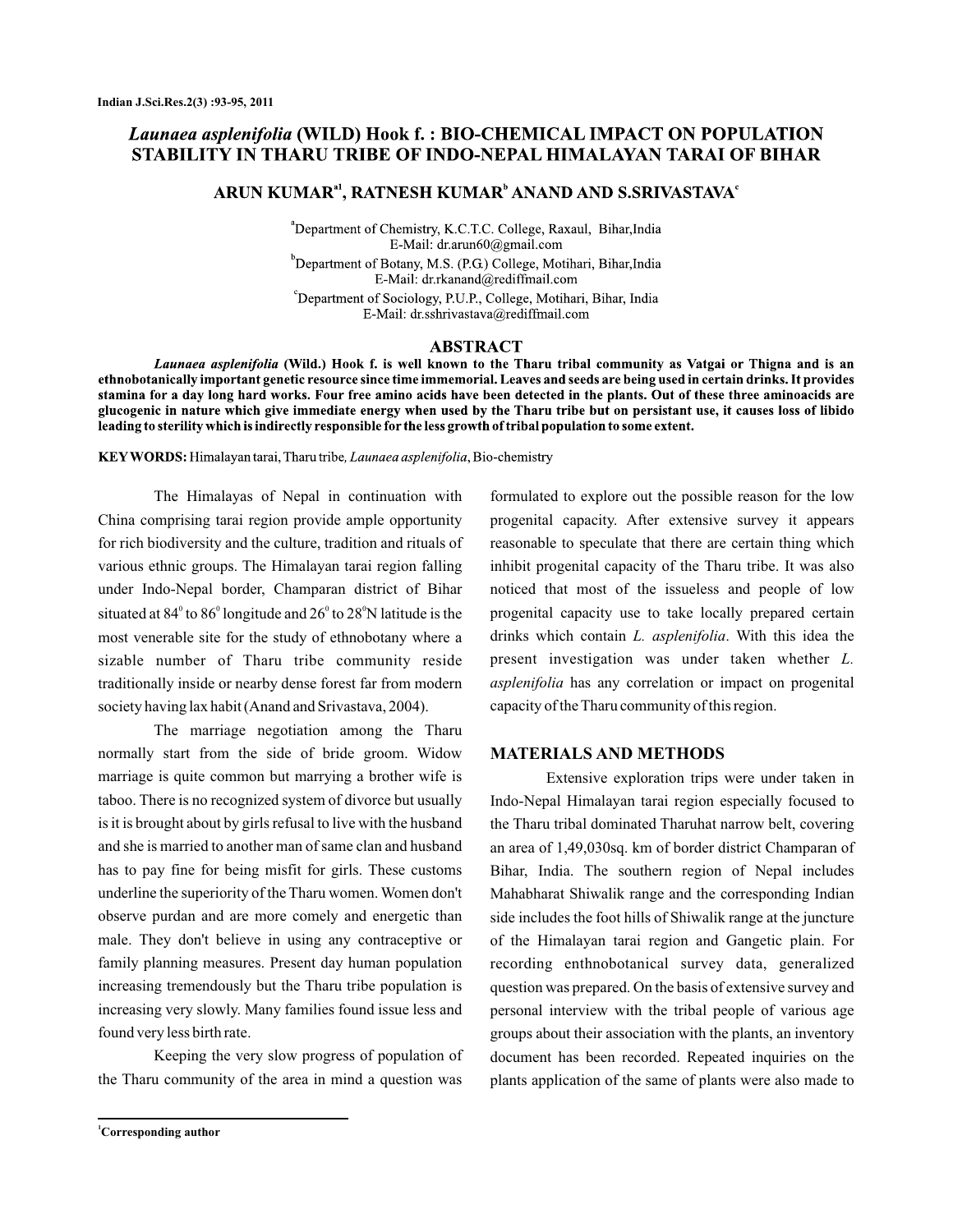other communities of the same village and of the other village tribe to ascertain the correctness of the information. The plants were described and identified while for the aminoacid detection procedure of Thomas and Sharma ,(1977) were followed.

## **RERULTSAND DISCUSSION**

The plant *L. asplenifolia* is locally known to the Tharu community as Vatgai or Thigna which has been collected from dense forest of Valmiki nagar, Gaunaha and Mainatar as these places are Tharu dominated. The rosette foliar structure which are pinnatifidly lobed. The gross appearance of the plant is very much similar to Crepis Japanica.

L. asplenifolia in a scapose herbaceous, annual plant of Compositae family bearing tap root. Stems are herbaceous with slightly creeping habit, cylindrical, glabrous, branched and solid. Radical leaves are simple. Alternate, sessile, extipulate with lobed or wavy margin, unicostate reticulate venation. Inflorescence is homogamous capitula means flowers are all legulate and hermaphrodite. Flowers are sessile, bracteates, zygomorphic epigynous, complete and flowering from January to May. Calyx modified into pappus. Corolla with five petals, gamopetalos. Androecium with five stamens. Syngenesious and epipetalous. Gynoecium is bicarpellary, syncarpous, ovary inferior, unilocular and placentation, style one, stigma bifid. Fruit is a cypsela.

| Sl. No. Amino acid  | <b>Index Number</b> | <b>Rf. Value</b> |            | <b>Spots</b>  |           |
|---------------------|---------------------|------------------|------------|---------------|-----------|
|                     |                     | <b>Index</b>     | Calculated | Concentration | colour    |
| Valmiki Nagar       |                     |                  |            |               |           |
| 1. DL-Alanine       | 1                   | 0.27             | 0.28       | $++$          | Liliac    |
| 2. DL-Aspartic acid | 4                   | 0.36             | 0.36       |               | Pale-rose |
| 3. L-Glutamic acid  | 8                   | 0.33             | 0.32       | $++$          | Lavender  |
| 4. L-Bistidine HCL  | 10                  | 0.20             | 0.21       |               | Mushroom  |
| Gaunaha             |                     |                  |            |               |           |
| 1. DL-Alanine       | 1                   | 0.27             | 0.27       | $++$          | Liliac    |
| 2. DL-Aspartic acid | 4                   | 0.36             | 0.36       | $++$          | Pale-rose |
| 3. L-Glutmaic acid  | 8                   | 0.33             | 0.32       | $^{+}$        | Lavender  |
| 4. L-Histidin HCL   | 10                  | 0.20             | 0.20       | $+$           | Mushroom  |
| Mainatar            |                     |                  |            |               |           |
| 1.DL-Alanine        | 1                   | 0.27             | 0.27       | $+$           | Liliac    |
| 2. DL-Aspartic acid | $\overline{4}$      | 0.36             | 0.36       | $++$          | Pale-rose |
| 3. Glutamic acid    | 8                   | 0.33             | 0.32       | $++$          | Lavender  |
| 4. Histidine HCL    | 10                  | 0.20             | 0.21       | $^{+}$        | Mushroom  |

Table 1: Detection of Amino acids in the leaves of Launaea asplenifolia

Concentration of the spots;

'++' Heavy trace, '+' Moderate trace, '-' Just traceable.